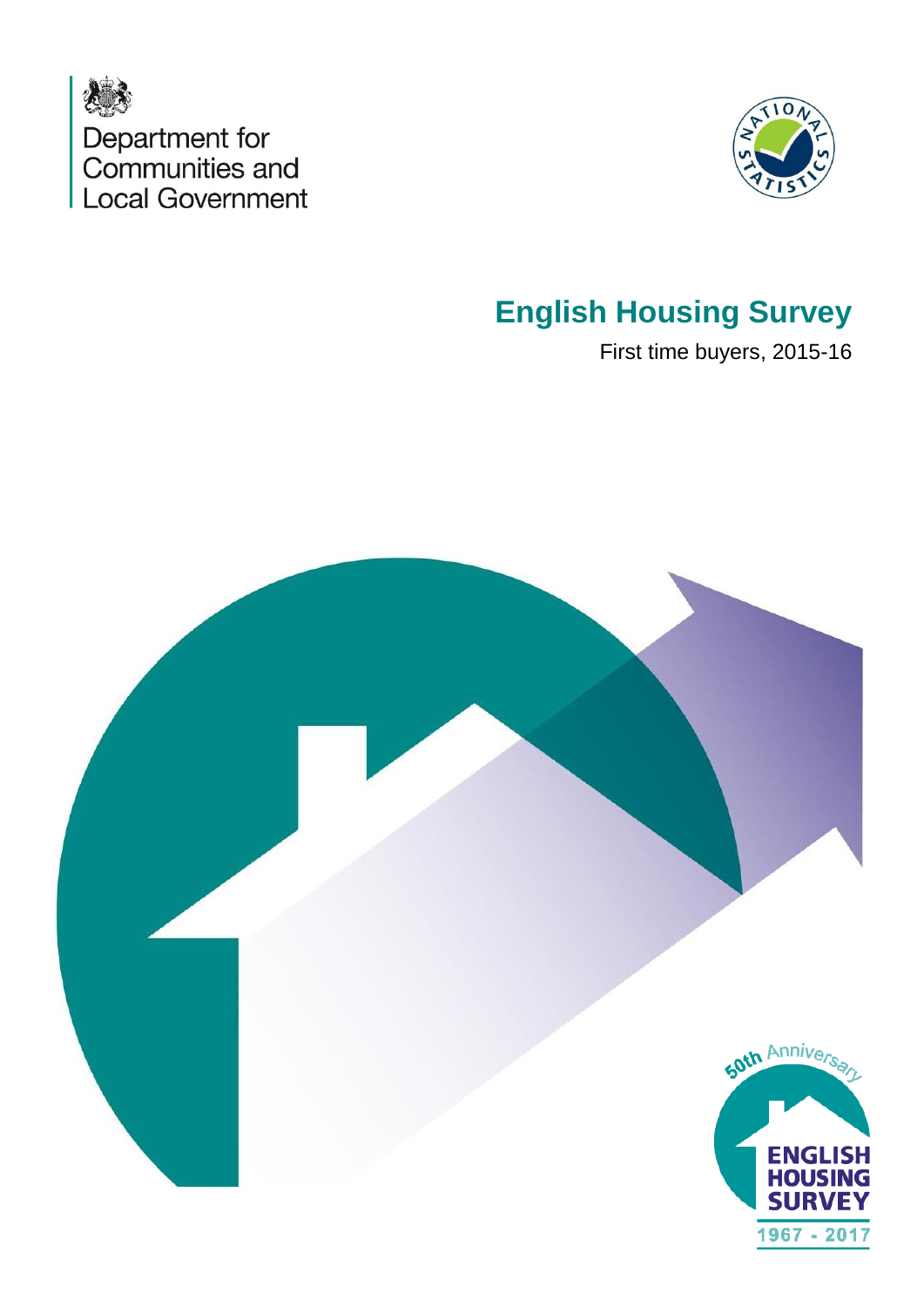## **Contents**

Introduction and main findings

Chapter 1: Demographic profile of first time buyers

Chapter 2: Economic profile of first time buyers

Chapter 3: Deposits and flows into home ownership

Technical notes and glossary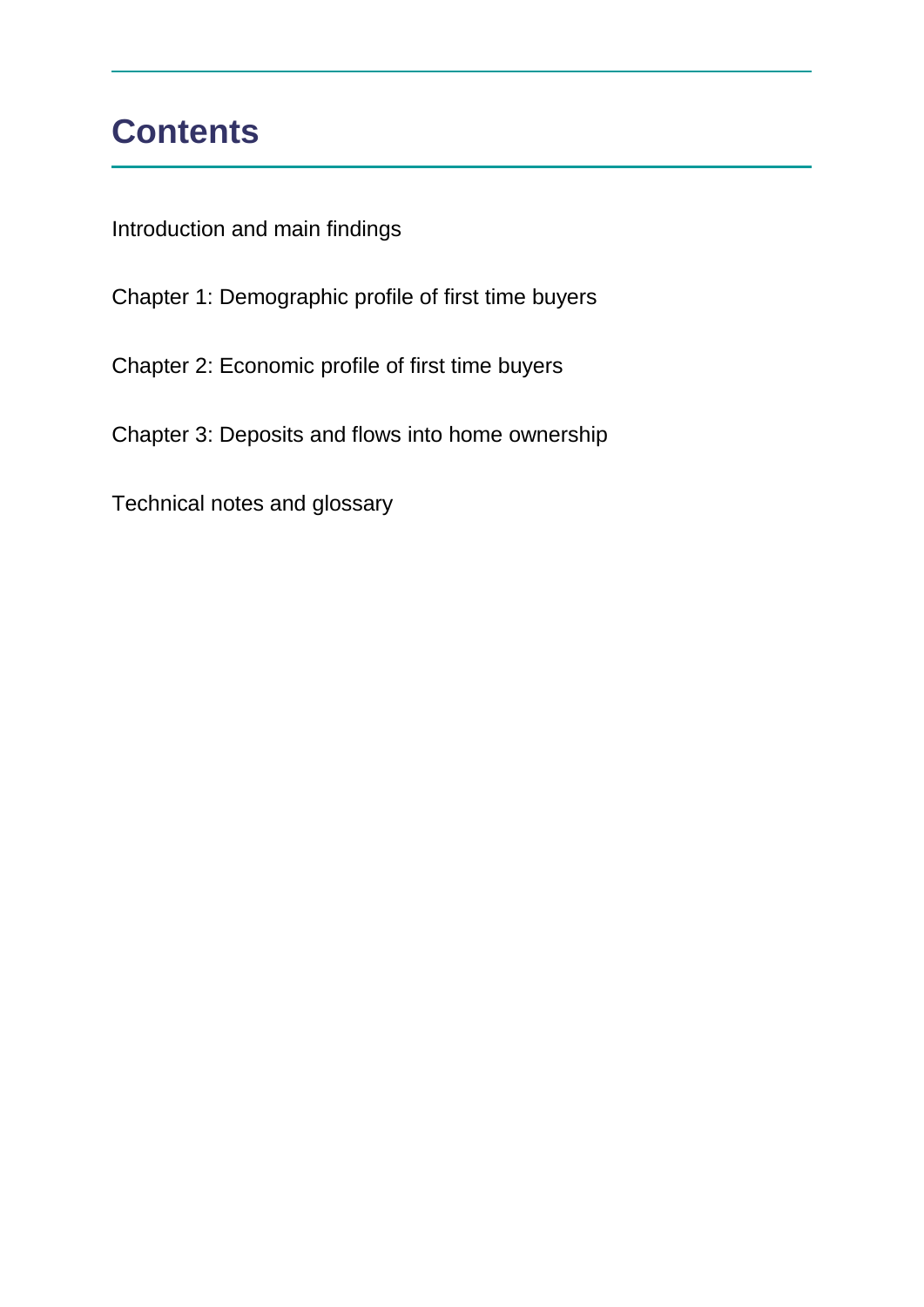## **Introduction and main findings**

- 1. The English Housing Survey (EHS) is a national survey of people's housing circumstances and the condition and energy efficiency of housing in England. In its current form, it was first run in 2008-09. Prior to then, the survey was run as two standalone surveys: the English House Condition Survey and the Survey of English Housing. It is one the longest standing surveys in government, with 2017 marking the  $50<sup>th</sup>$  anniversary since the first survey in 1967.
- 2. This report focuses on recent first time buyers, defined here as households who have purchased a property that is their main home in the last three years and have not previously owned a property.
- 3. Chapter 1 sets out the demographic and household characteristics of recent first time buyers, including sex, age and household composition. Chapter 2 focuses on economic activity and Chapter 3 describes the value and source of deposits and housing flows into home ownership. Where possible, comparisons are made back to 1995-96 and 2005-06.

### Main findings

#### **The number of first time buyers has not changed in the last 10 years, but numbers are down on 20 years ago.**

- In 2015-16, there were 654,000 first time buyer households in England. This equates to approximately 3% of all households in England and 5% of all owner occupier households.
- The overall number of first time buyers decreased from 922,000 households in 1995-96 to 675,000 households in 2005-06, and has remained at around that level since.

#### **Compared with a decade ago, today's first time buyers are older, more likely to buy with a partner, and to have dependent children.**

- In 2015-16, the average (mean) age of first time buyers was 32, up from 31 in 2005-06. One in five (21%) first time buyers was aged between 35 and 44 years in 2015-16, up from 16% in 2005-06.
- In 2015-16, three quarters (74%) of first time buyers were couple households, a marked change since 2005-06 (66%). This may be due to an increasing need for two incomes to be able to buy.
- Over the same period, the proportion of first time buyer households with dependent children increased from 23% to 37%.

#### **First time buyers are increasingly likely to live in privately rented accommodation before they buy.**

• The proportion of first time buyers who lived in the private rented sector before buying their first home has increased from 39% in 1995-96, to 49% in 2005-06, and to 66% in 2015-16.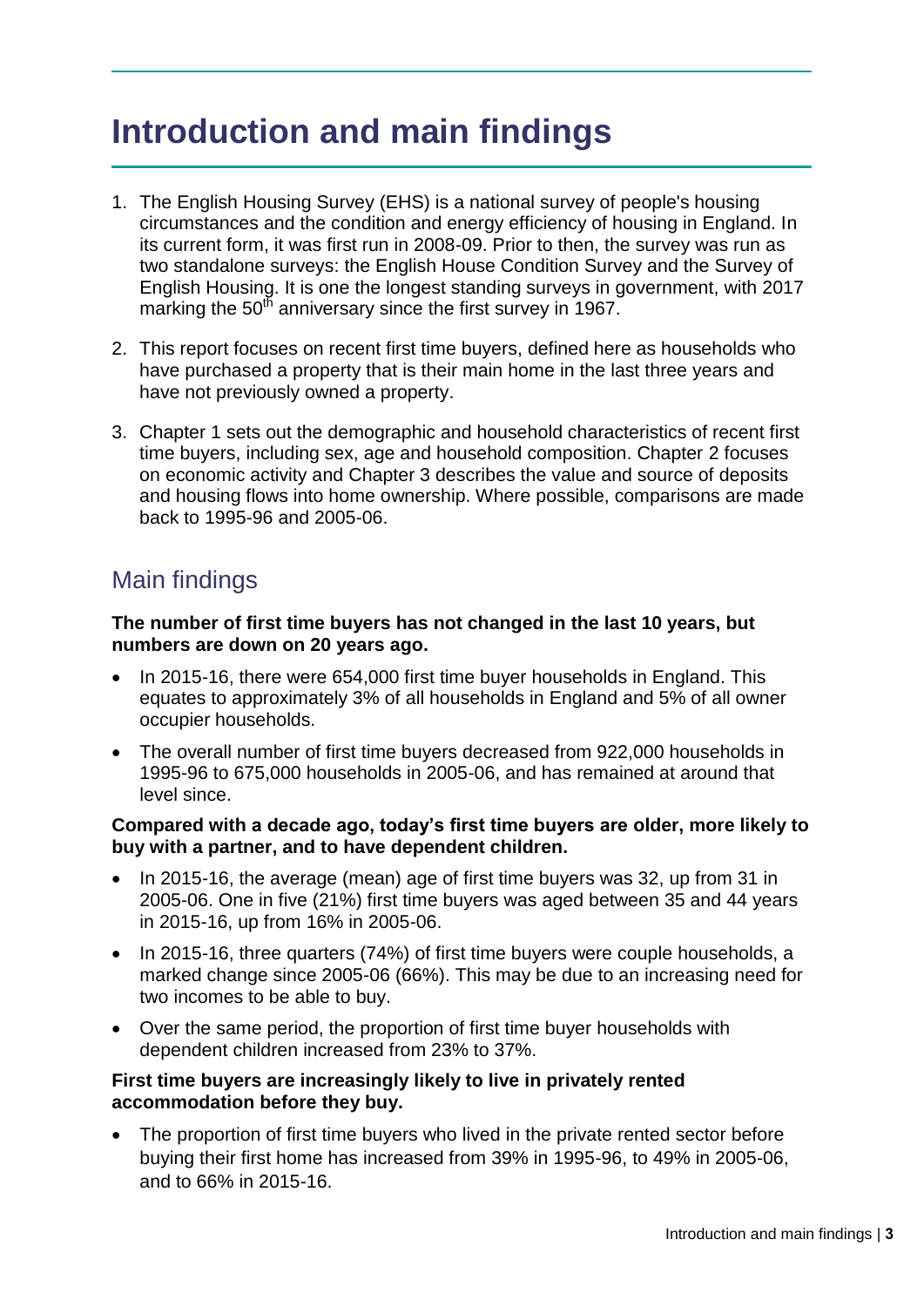By contrast, over the same period, the proportion of first time buyers from the social rented sector decreased from 12% in 1995-6 to 7% in 2005-06, to 4% in 2015-16.

#### **First time buyers have higher incomes and more help with funding their deposits than they had 20 years ago.**

- The median income of first time buyers has increased more than the median income of other recent buyers in the last 20 years.
- Two thirds (66%) of first time buyers were in the two highest income bands in 2015-16. The proportion of first time buyers in the highest income quintile has increased from 24% in 1995-96 to 33% in 2015-16.
- Between 1995-96 and 2015-16, there was an increase in the proportion of first time buyers that had help from friends and family for their deposit (from 22% to 29%).

#### **Two thirds of first time buyers pay a deposit for their first home of up to 20%. The average deposit is nearly £50,000; higher in London.**

- About two thirds of first time buyers (64%) pay a deposit up to 20% of the purchase price.
- In 2015-16, the mean deposit for all recent first time buyers was £48,831. The median deposit was £22,000. Mean deposits were higher in London (£94,088) than elsewhere (£40,931).
- The most common source of deposit reported was savings, which has increased in importance between 2005-06 and 2015-16 (from 66% to 81%).

### Acknowledgements and further queries

- 4. Each year the English Housing Survey relies on the contributions of a large number of people and organisations. The Department for Communities and Local Government (DCLG) would particularly like to thank the following people and organisations, without whom the 2015-16 survey and this report, would not have been possible: all the households who gave up their time to take part in the survey, NatCen Social Research, the Building Research Establishment (BRE) and CADS Housing Surveys.
- 5. This report was produced by Aimee Huchet-Bodet and Melanie Doyle at NatCen Social Research in collaboration with DCLG.
- 6. If you have any queries about this report, would like any further information or have suggestions for analyses you would like to see included in future EHS reports, please contact [ehs@communities.gsi.gov.uk.](mailto:ehs@communities.gsi.gov.uk)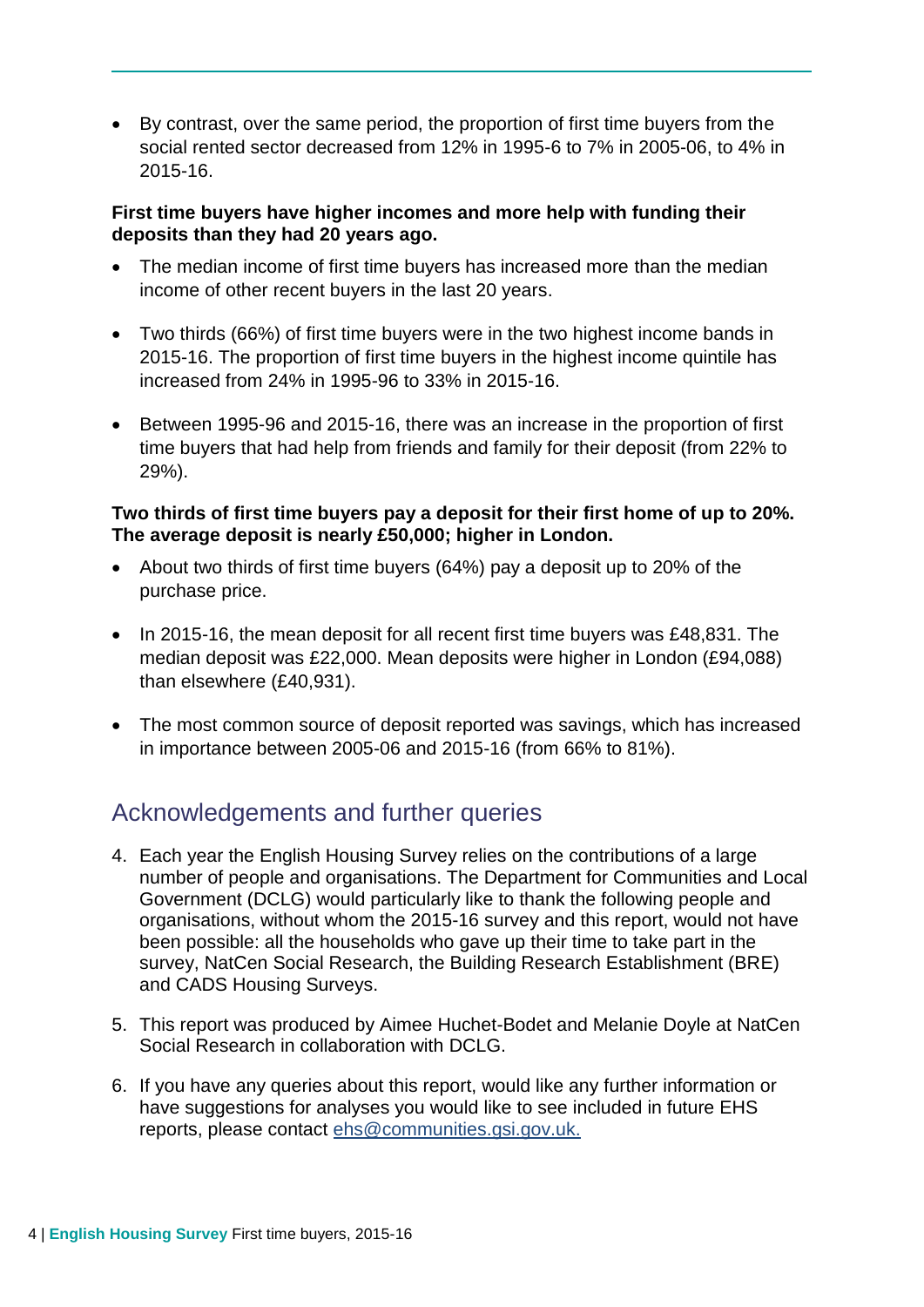7. The responsible analyst for this report is: Reannan Rottier, Housing and Planning Analysis Division, DCLG. Contact via [ehs@communities.gsi.gov.uk](mailto:ehs@communities.gsi.gov.uk)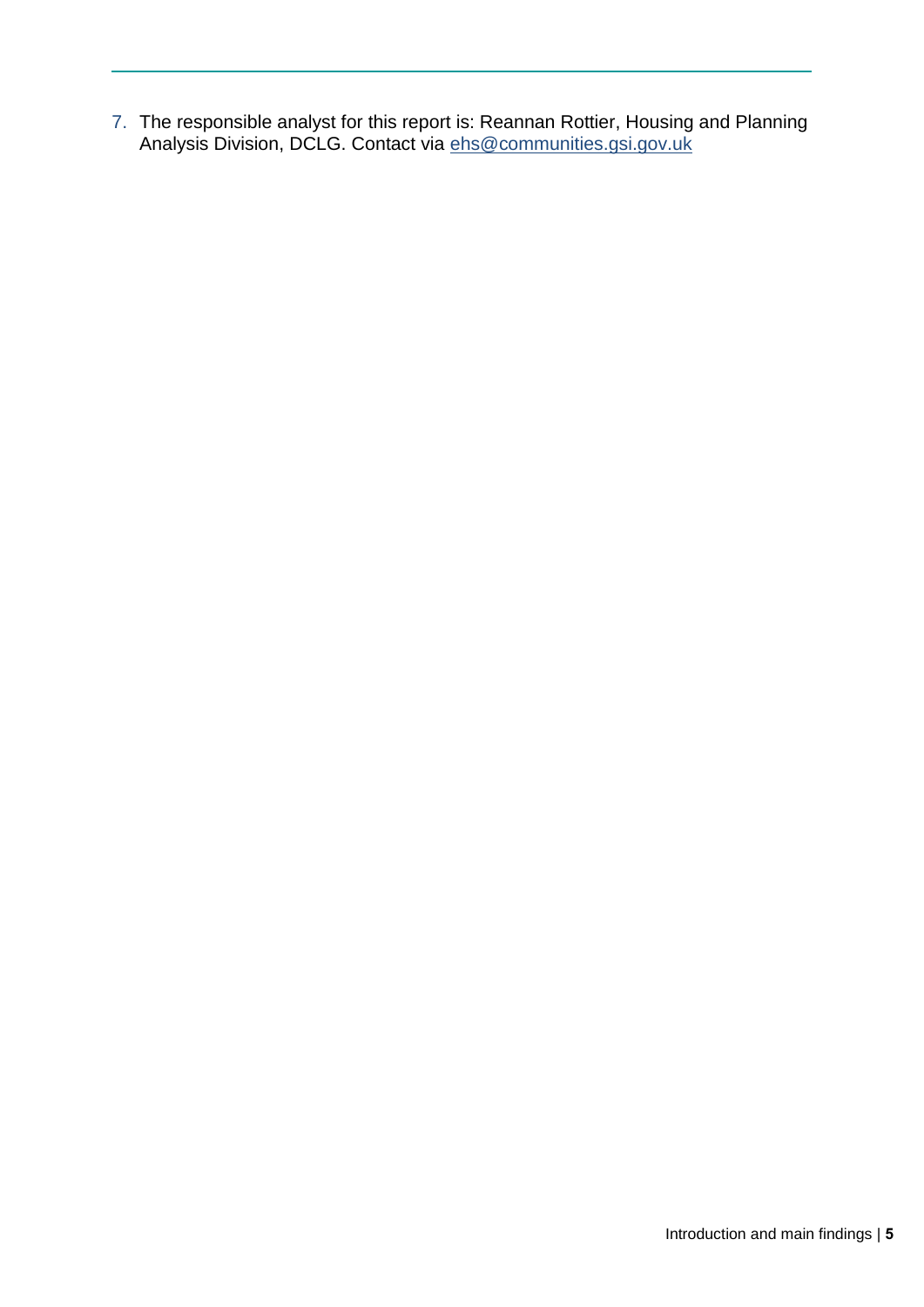



# First Time Buyers



Compared with a decade ago, today's first time buyers are **older, more likely to buy with a partner, and to have dependent children**

The **average age** of first time buyers was

**31 32 in 2005-06 in 2015-16**





**74%** of first time buyers were **couple households**



**37%** of first time buyers had **dependent children**

#### **Deposits**

First time buyers have higher incomes and more help with funding their deposits than they had 20 years ago



of first time buyers were in the **two highest income bands**



% that had **help from friends or family** to fund deposit

#### **Accomodation before buying**

First time buyers are increasingly likely to live in privately rented accomodation before they buy



**See English Housing Survey** *First Time Buyers report, 2015-16* **for more information**

**Savings**

The most common source of deposit for first time buyers was **savings** 

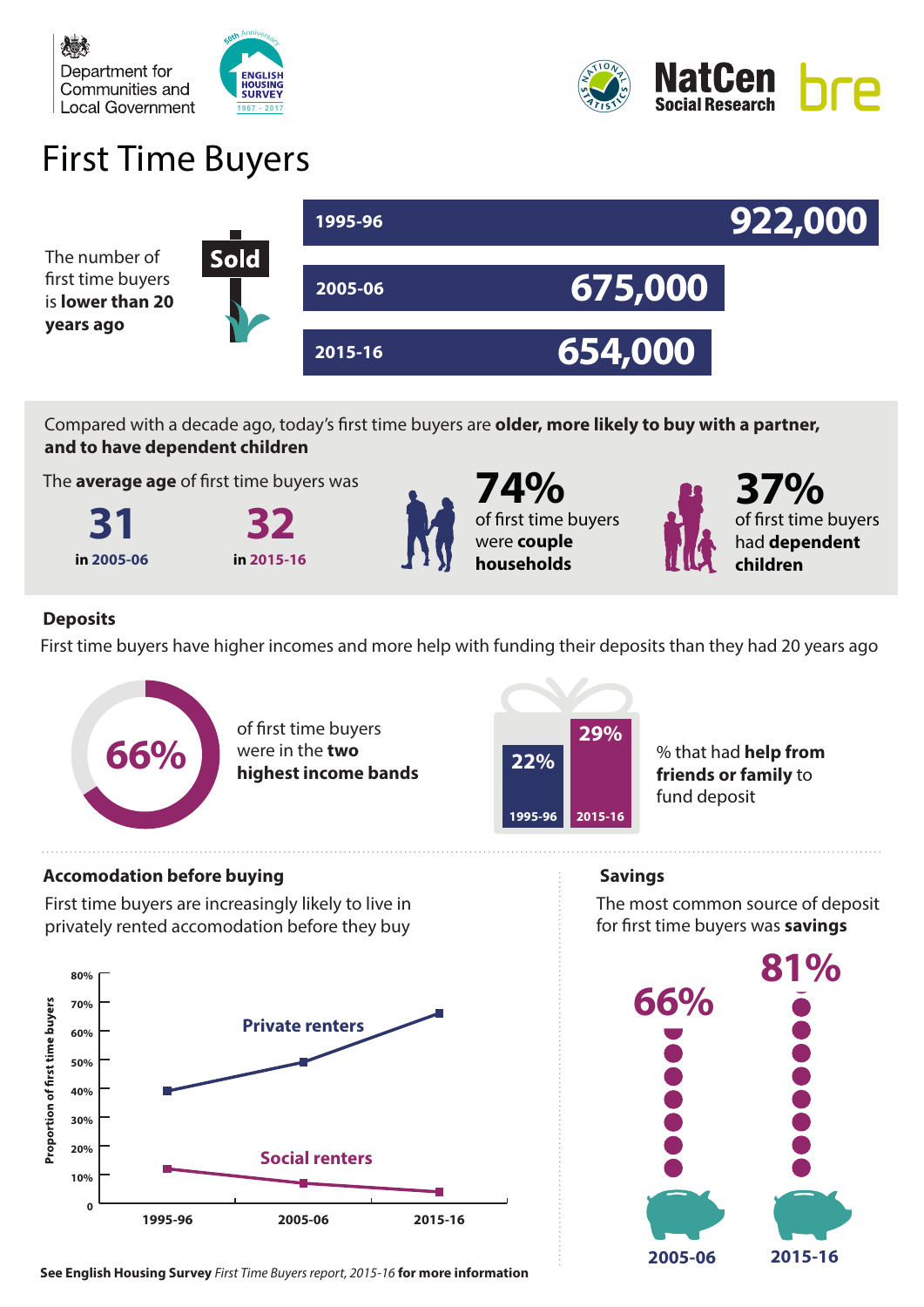# Chapter 1 **Demographic profile of first time buyers**

- 1.1 This chapter focuses on the demographic characteristics of households that have purchased their first property within the last three years, providing a profile of recent first time buyers. Where appropriate, comparisons are made with other groups, such as owner occupiers who are not recent first time buyers.
- 1.2 In 2015-16, there were 654,000 first time buyer households in England. This equates to approximately 3% of all households in England and 5% of all owner occupier households.
- 1.3 The overall number of first time buyers decreased from 922,000 households in 1995-96 to 675,000 households in 2005-06 – a very similar number to that in 2015-16. Similarly, the proportion of all owner occupier households that were first time buyers decreased from 7% of all households in 1995-96 to 5% in 2015-16, Annex Tables 1.1 and 1.2 and Figure 1.1.



#### **Figure 1.1: Number of first time buyers, 1995-96, 2005-06 and 2015-16**

**Base: all recent first time buyers** 

**Note: underlying data are presented in Annex Table 1.1 Sources:** 

**1995-96 and 2005-06: Survey of English Housing;**

**2015-16: English Housing Survey, full household sample**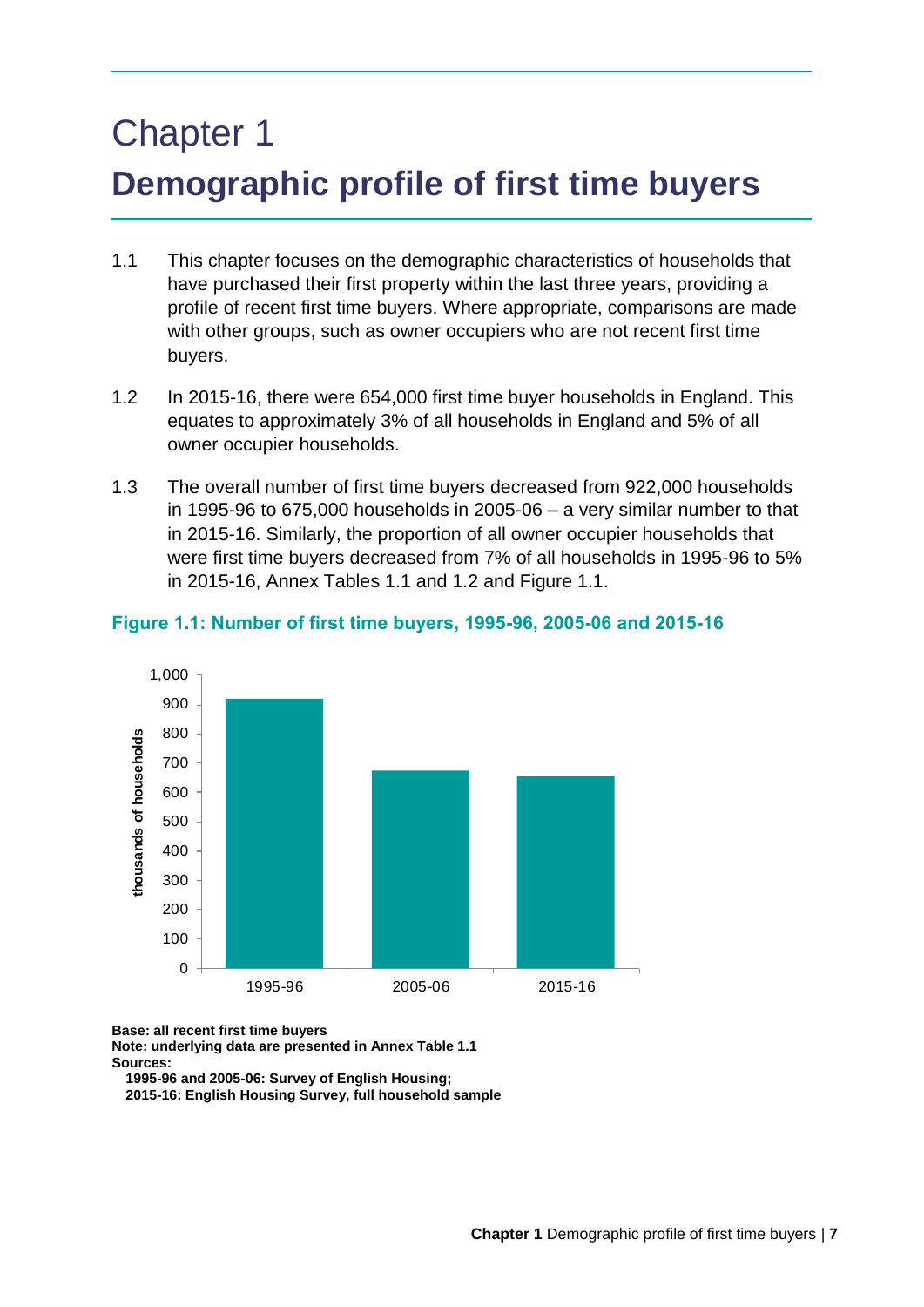#### Sex

- 1.4 In 2015-16, 30% of all HRPs who had recently bought for the first time were female. This includes both sole and joint ownership.
- 1.5 Of all recent first time buyers, 75% were joint owners. This might reflect the high income requirements necessary to apply for a mortgage and provide a deposit, which leads to two incomes being necessary in most mortgage agreements.
- 1.6 In 2015-16, 52% of all first time buyers were joint owners with a male HRP and 22% were joint owners with a female HRP. Considering the definition of HRP<sup>1</sup>, the predominance of male HRPs is likely to be linked to the fact that men typically have a higher average income compared with women.
- 1.7 On the other hand, the fact that there were noticeably fewer female than male single owners (8% compared with 18%) reflected an imbalance in the proportion of single first time buyers, with a higher proportion of men than women.
- 1.8 The proportion of female single owners among first time buyers decreased over the last decade from 14% in 2005-06, though it had been stable between 1995-96 and 2005-06. The proportion of single males among first time buyers decreased to a lesser extent, from 21% in 1995-96 and 20% in 2005-06 to 18% in 2015-16, Annex Table 1.3.

### Ethnicity and nationality

- 1.9 In 2015-16, 85% of first time buyers were white. This is lower than 20 years ago, when the proportion was 92%.
- 1.10 The proportion of first time buyer households with a HRP from a minority ethnic group was higher than 20 years ago, increasing from 8% of first time buyer households in 1995-6 to 15% in 2015-16, Annex Table 1.4.
- 1.11 In 2015-16, 91% of first time buyers were UK or Irish nationals, Annex Table 1.5.

1

 $1$  The household reference person (HRP) is defined as the 'householder' in whose name the accommodation is owned or rented. However if the dwelling is jointly owned or rented between several members of the household (in the majority of cases, among a couple), the HRP is defined as the joint owner or renter with the highest income. As a result of the gender gap in income, men are more likely than women to be HRPs.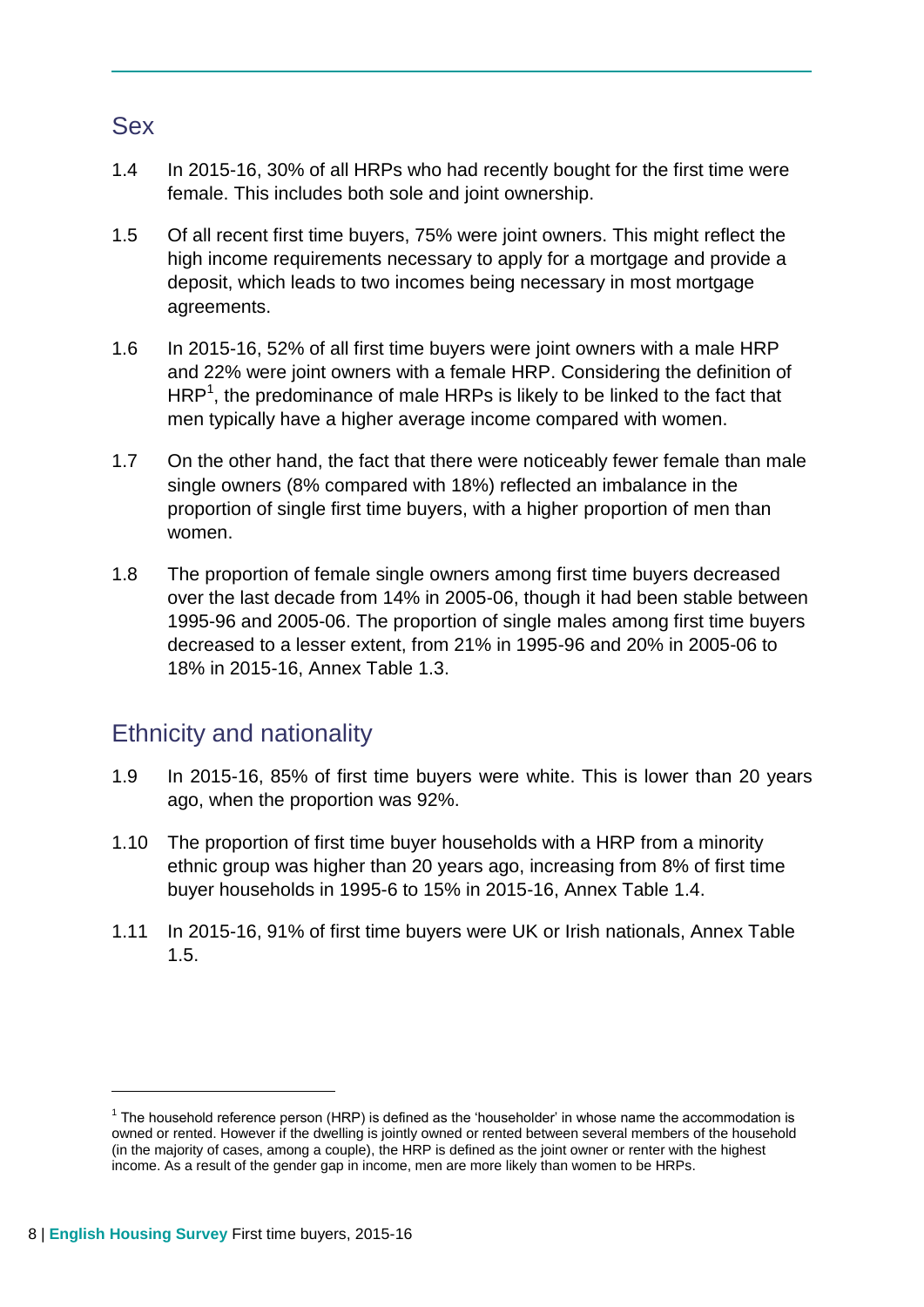### Age

- 1.12 In 2015-16, the average (mean) age of first time buyers was 32, and 64% of first time buyers were aged between 25 and 34 years, Annex Table 1.5.
- 1.13 The average age has increased from 30 in 1995-96 and from 31 in 2005-06, Annex Table 1.6.
- 1.14 The age profile of first time buyers has been largely consistent over time, with the majority of first time buyers in the 25 to 34 age group. However, changes in other groups suggest that first time buyers are getting older: the proportion of first time buyers aged 35 to 44 increased from 11% in 1995-96 to 21% in 2015-16 while the proportion of first time buyers aged 16 to 24 decreased from 21% in 1995-96 to 8% in 2015-16, Annex Table 1.6 and Figure 1.2.



#### **Figure 1.2: First time buyers, by age, 1995-96, 2005-06 and 2015-16**

**1995-96 and 2005-06: Survey of English Housing 2015-16: English Housing Survey, full household sample**

### Household type and size

- 1.15 Due to small sample sizes, the composition of first time buyer households was analysed first by comparing households with and without children and then comparing couples and single owners. A small proportion of households were multi-person households, with more than two adults.
- 1.16 In 2015-16, 37% of first time buyers had dependent children, up from 23% in 2005-06, Annex Table 1.7 and Figure 1.3. This increase equates to an additional 93,000 first time buyer households with children.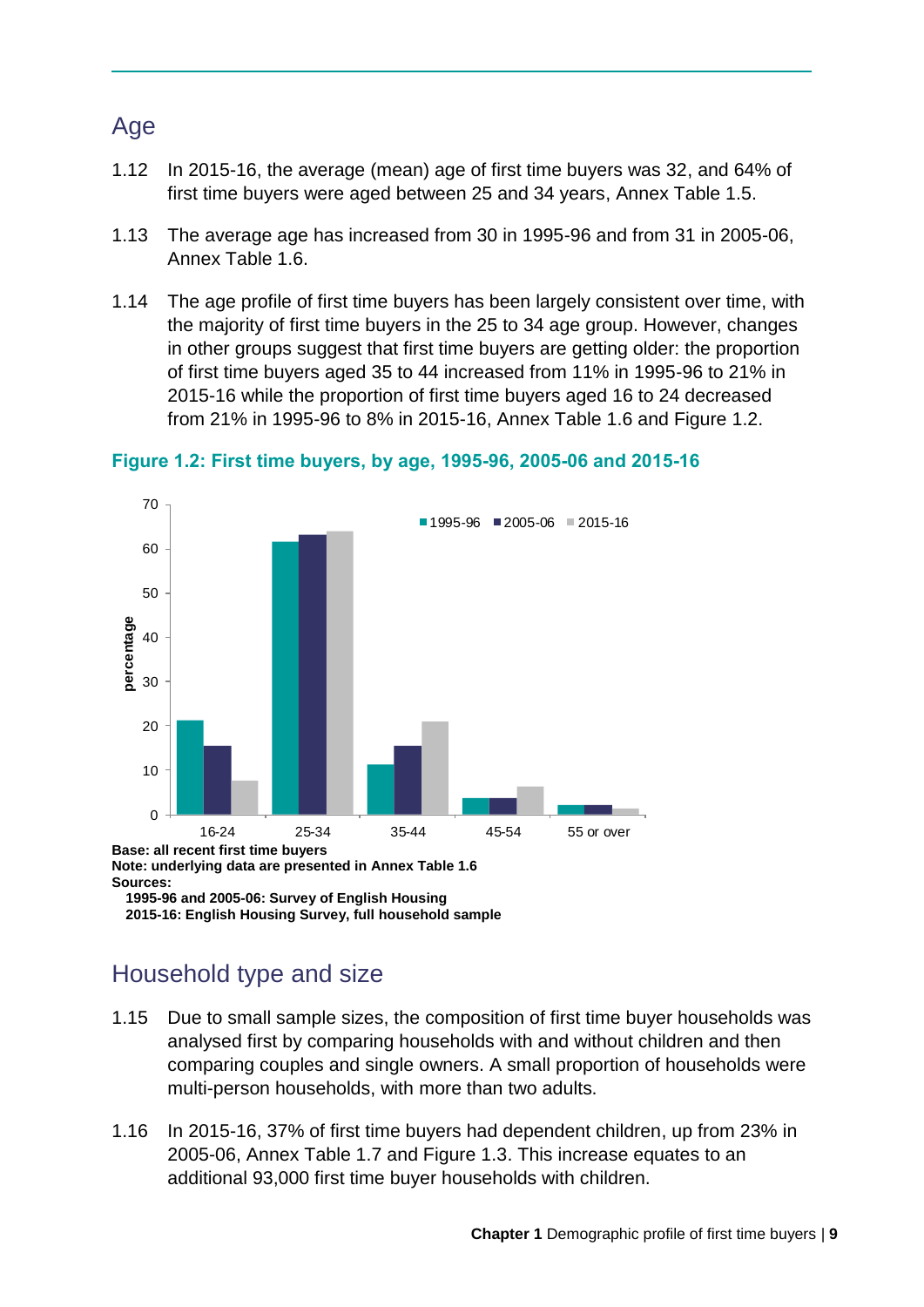1.17 Between 1995-96 and 2005-06, the proportion of first time buyer households with dependent children remained stable.





**Base: all recent first time buyers Note: underlying data are presented in Annex Table 1.7 Sources: 2005-06: Survey of English Housing 2015-16: English Housing Survey, full household sample**

- 1.18 As highlighted previously, the majority of first time buyers were joint owners. First time buyer households are therefore noticeably more likely to be couples than a single person. In 2015-16, 74% of first time buyer households were couples; 23% were single<sup>2</sup>.
- 1.19 The proportion of couple first time buyer households increased from 66% in 2005-06 to 74% in 2015-16. The proportion did not change between 1995-96 and 2005-06. However, as the overall number of first time buyers decreased over this period, there has not been an increase in the number of first time buying couples, Figure 1.4 and Annex Table 1.8.

1

<sup>&</sup>lt;sup>2</sup> Multi-person households account for the remaining first time buyer households.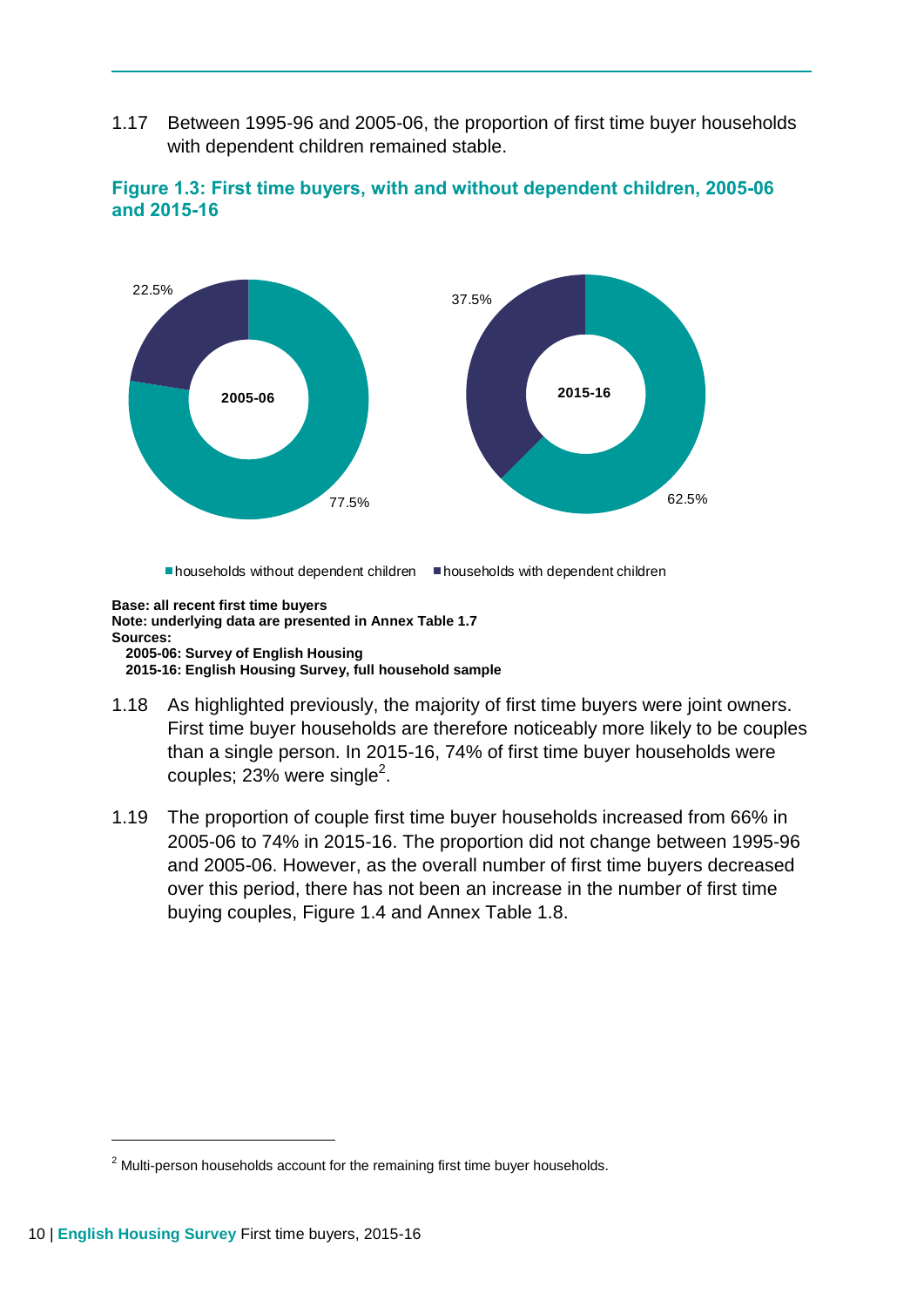

**Figure 1.4: First time buyers, by household type, 2005-06 and 2015-16**

**Base: all recent first time buyers**

**Notes:**

**1) underlying data are presented in Annex Table 1.8**

**2) lone persons sharing their home with other lone person are included in the category 'other type of households'**

**Sources:** 

**2005-06: Survey of English Housing**

**2015-16: English Housing Survey, full household sample**

### Health and disability

1.20 In 2015-16, 9% of first time buyer households had a member reporting a disability or a long term illness; this was comparable with 2005-06, Annex Table 1.9.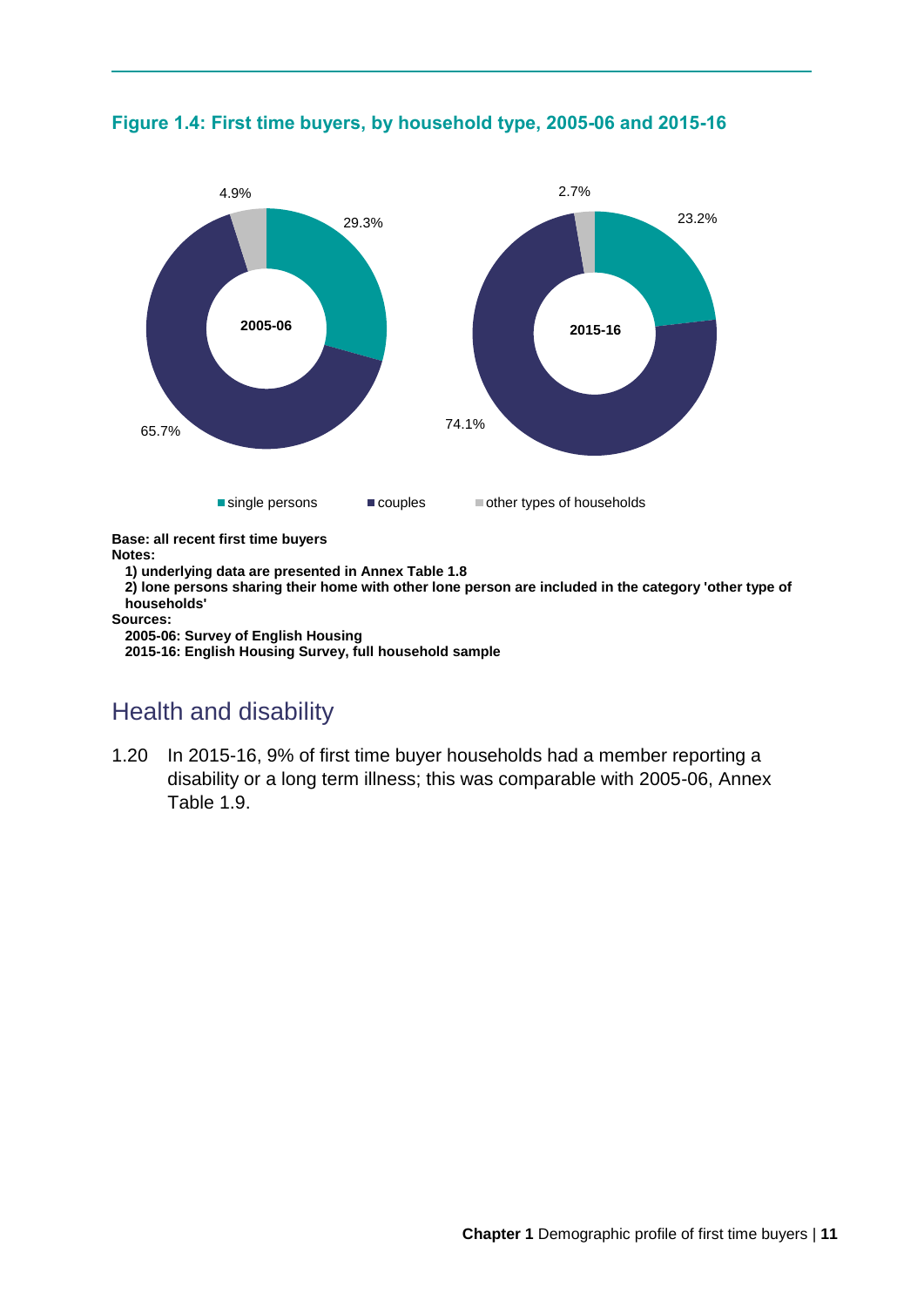# Chapter 2 **Economic profile of first time buyers**

2.1 This chapter focuses on the economic characteristics of households that have purchased their first property within the last three years, providing an economic profile of recent first time buyers.

### Economic status

2.2 Not surprisingly considering mortgage deposit requirements, and as in previous years, in 2015-16, the vast majority of first time buyers (90%) were working full time. The proportions of first time buyers working part time or retired were comparatively low, Annex Table 2.1.

#### Income

- 2.3 In this section, the income of first time buyers is compared with the income of other owner occupiers who have been living in their home for less than three years but who previously owned a property. Income is based on the gross income of the HRP and their partner.
- 2.4 In 2015-16, the median weekly incomes of these two groups were much the same: £830 for first time buyers and to £829 for other recent buyers, Annex Table 2.2.
- 2.5 Although the median income for both first time buyers and other owner occupiers who had lived in their home for less than three years increased between 1995-96 and 2015-16, the median income of first time buyers increased more.
- 2.6 The income profile of first time buyers was largely similar to that of other owner occupiers who had lived in their home for less than three years. The notable differences were that first time buyers were more likely to be in the third income quintile (22% compared with 14%) and other owner occupiers who had been in their home for less than three years were more likely to be in the second income quintile (13% compared with 8%). Other apparent differences between the two groups are not statistically significant, Figure 2.1.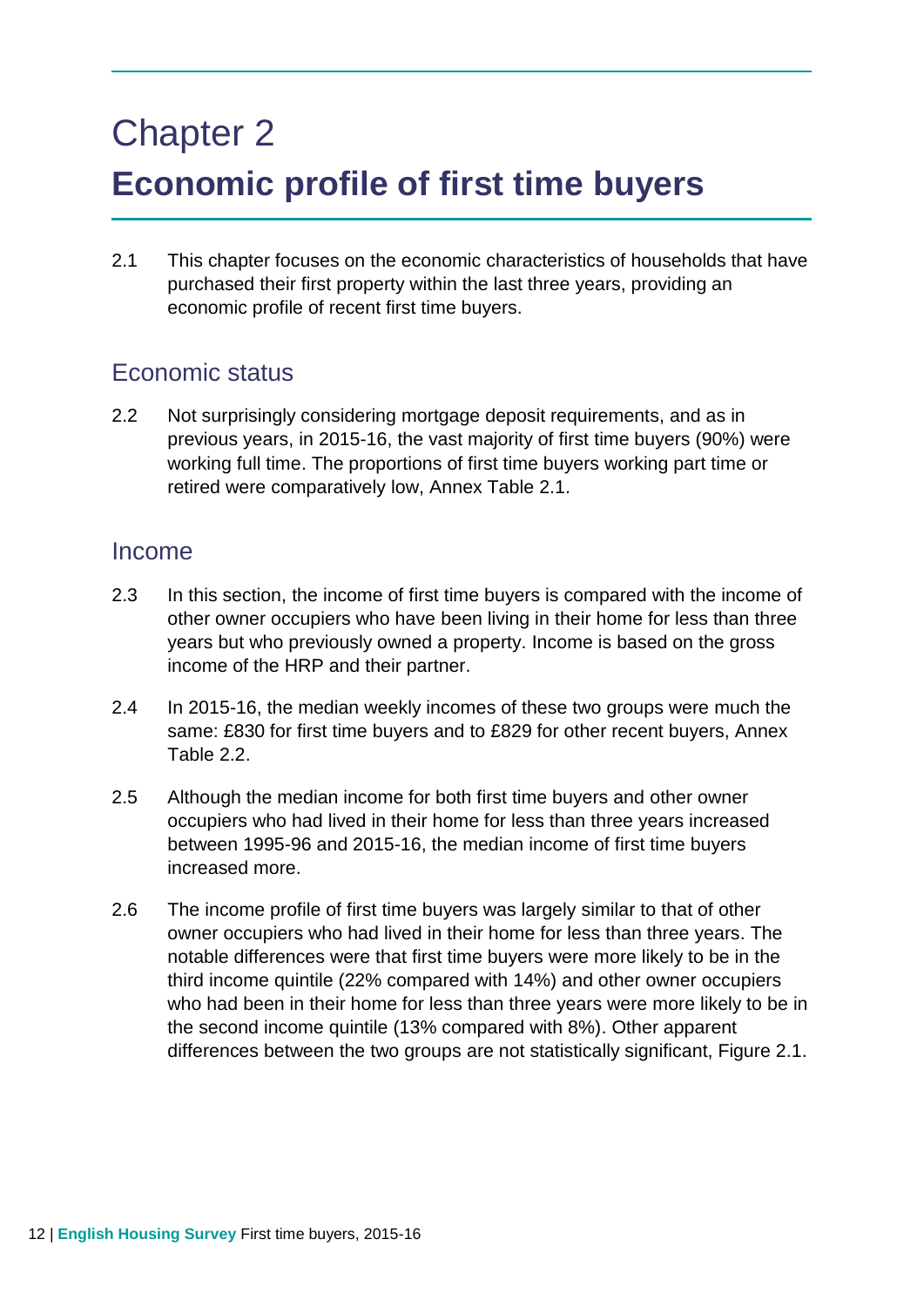



**Base: all owner occupiers resident for less than 3 years Note: underlying data are presented in Annex Table 2.2 Source: English Housing Survey, full household sample**

2.7 The proportion of first time buyers in the highest income quintile has increased in the last 20 years from 24% in 1995-96 to 33% in 2015-16.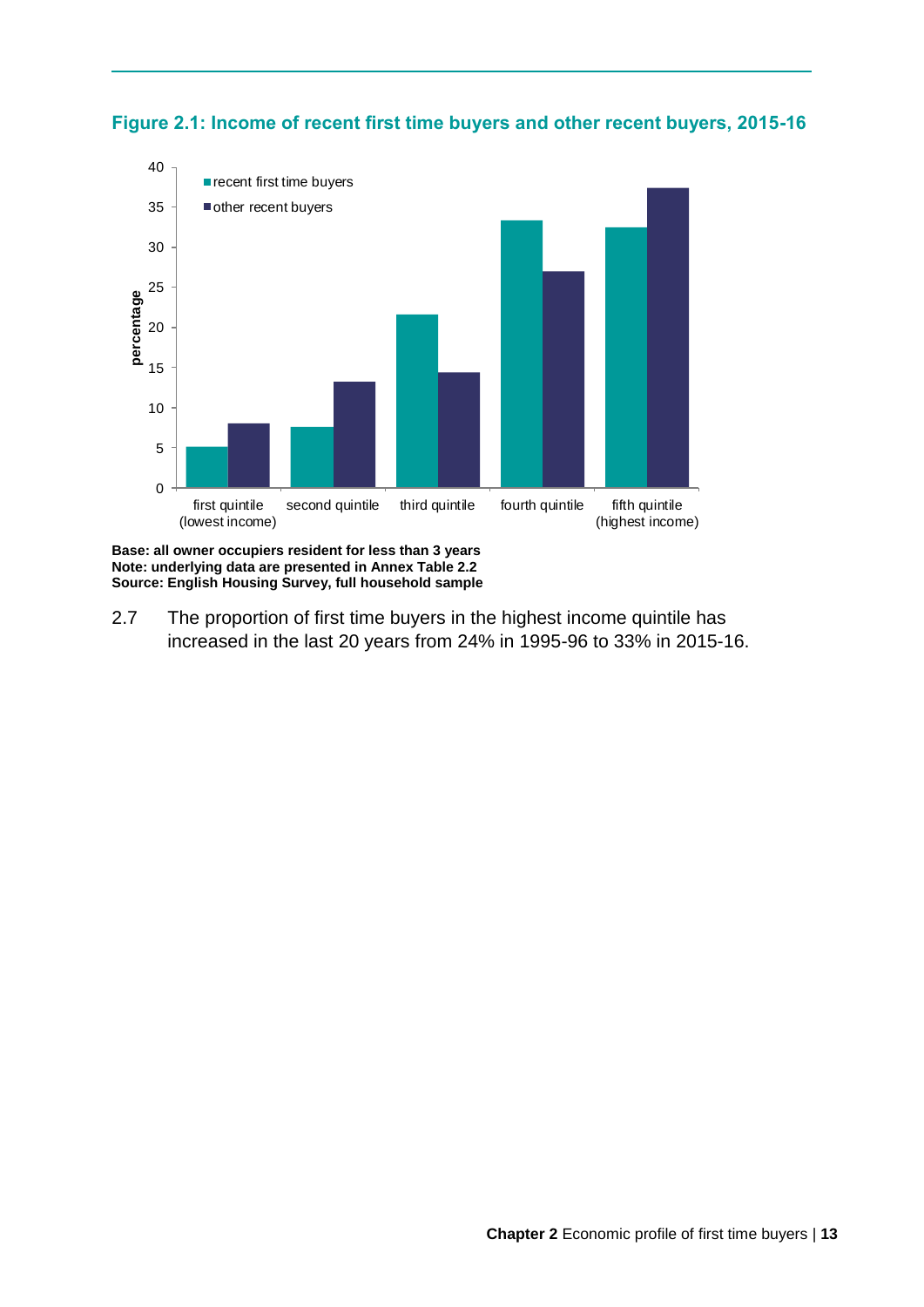# Chapter 3 **Deposits and flows into home ownership**

3.1 This chapter describes the value and source of mortgage deposits for recent first time buyers and the housing flows into home ownership for this group (i.e. the type of tenure they had lived in prior to the purchase of their first home).

### Value of deposits

- 3.2 In 2015-16, the mean deposit for all recent first time buyers was £48,831. The median deposit was £22,000, Annex Table 3.1.
- 3.3 Mean deposits were higher in London (£94,088) than elsewhere (£40,931). These higher deposits are likely to be associated with higher property prices in London, although it is not possible to explore this in more detail due to an insufficient sample size, Annex Table 3.2.
- 3.4 Overall, 6% of recent first time buyers bought their properties outright without a mortgage or loan, Annex Table 3.3.
- 3.5 Deposit value is likely to reflect both house prices and characteristics of available mortgages. The decline in provision of 100% mortgages, the minimum deposit requirement for first time buyers, and the more favourable rates available for larger deposits is all likely to influence the percentage deposit paid. Higher house prices might act as a limiting factor.
- 3.6 In 2015-16, about two thirds (64%) of recent first time buyers paid a deposit up to 20% of the purchase price, and 19% paid deposits over 30%, Annex Table 3.3.
- 3.7 It is not possible to look at trends in the value of deposits as comparable data are not available before 2008-09.

### Source of deposits

- 3.8 As in earlier years, savings were the most common source of deposit, reported by 81% (509,000) of all recent first time buyers. Use of savings to fund a deposit has increased over the last 10 years, from 66% in 2005-06 to 81% in 2015-16; from 1995-96 to 2005-06 use of savings was relatively stable, Annex Table 3.4 and Figure 3.1.
- 3.9 Gifts from family and friends were also an important source, reported by 29% (184,000) of recent first time buyers. As with savings, the use of gifts or loans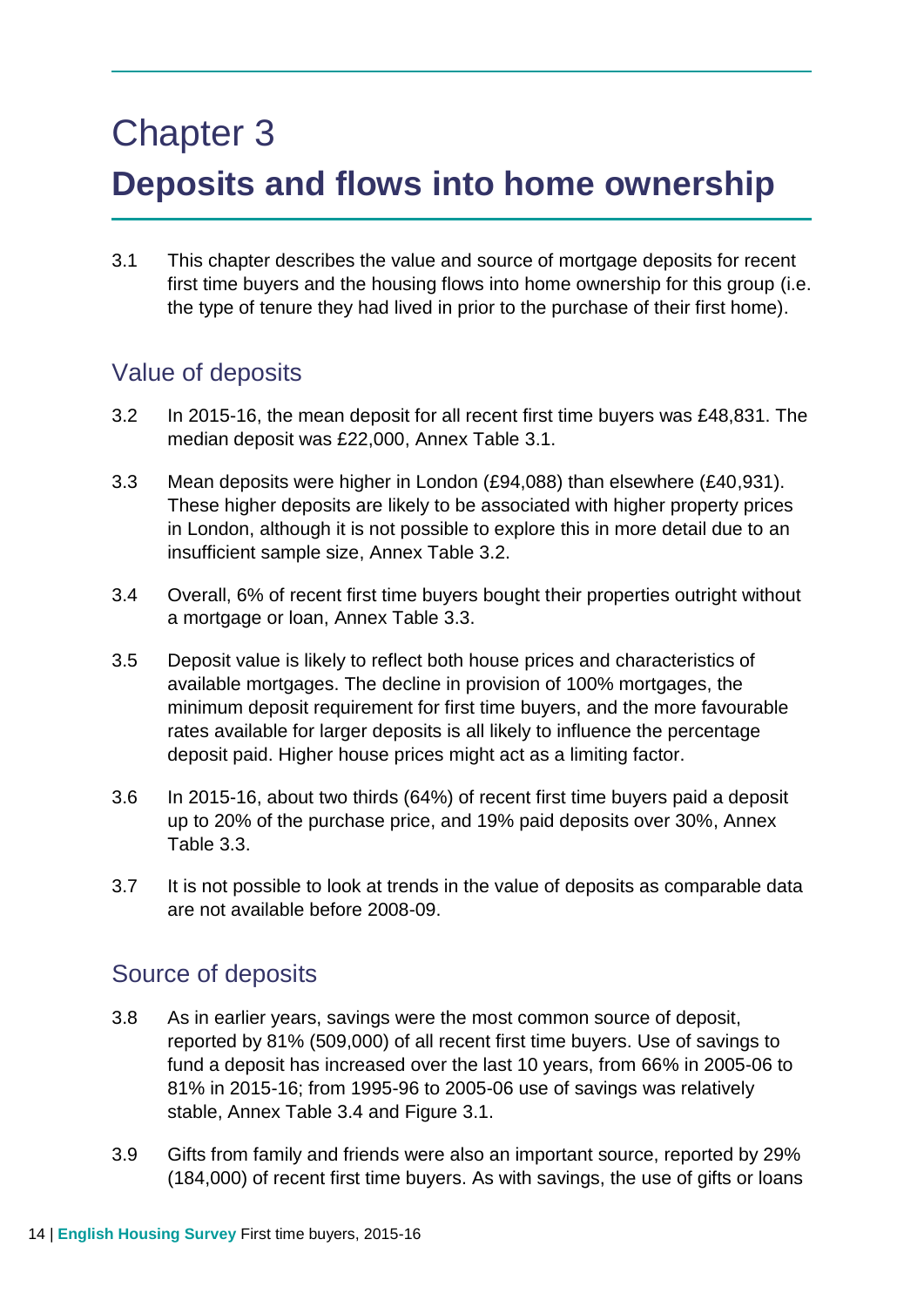from friends or family had increased over the past 20 years, from 22% in 1995-96 to 29% in 2015-16.

3.10 The increasing reliance on savings and gifts to fund deposits over this period may reflect increasing deposit values, driven by increasing house prices and changing mortgage requirements.





**Note: underlying data are presented in Annex Table 3.4 Sources:** 

**1995-96 and 2005-06: Survey of English Housing; 2015-16: English Housing Survey, full household sample**

### Flows into home ownership

- 3.11 Housing flows illustrate the movement of households to and from owner occupation, private rented accommodation and social rented accommodation, and the formation of new households into these sectors. New households include couples buying their first home together after living separately in rented accommodation, older children leaving home for their first rental property and couples buying separate accommodation after a divorce.
- 3.12 In 2015-16, the most common route for first time buyers was from private rented accommodation (66%); 29% of first time buyers were new households, and 4% previously lived in the social rented sector.
- 3.13 The pattern of housing flow for first time buyers has changed over the past 20 years, with an increase in the proportion from the private rented sector and a decrease in the proportion from the social rented sector and new households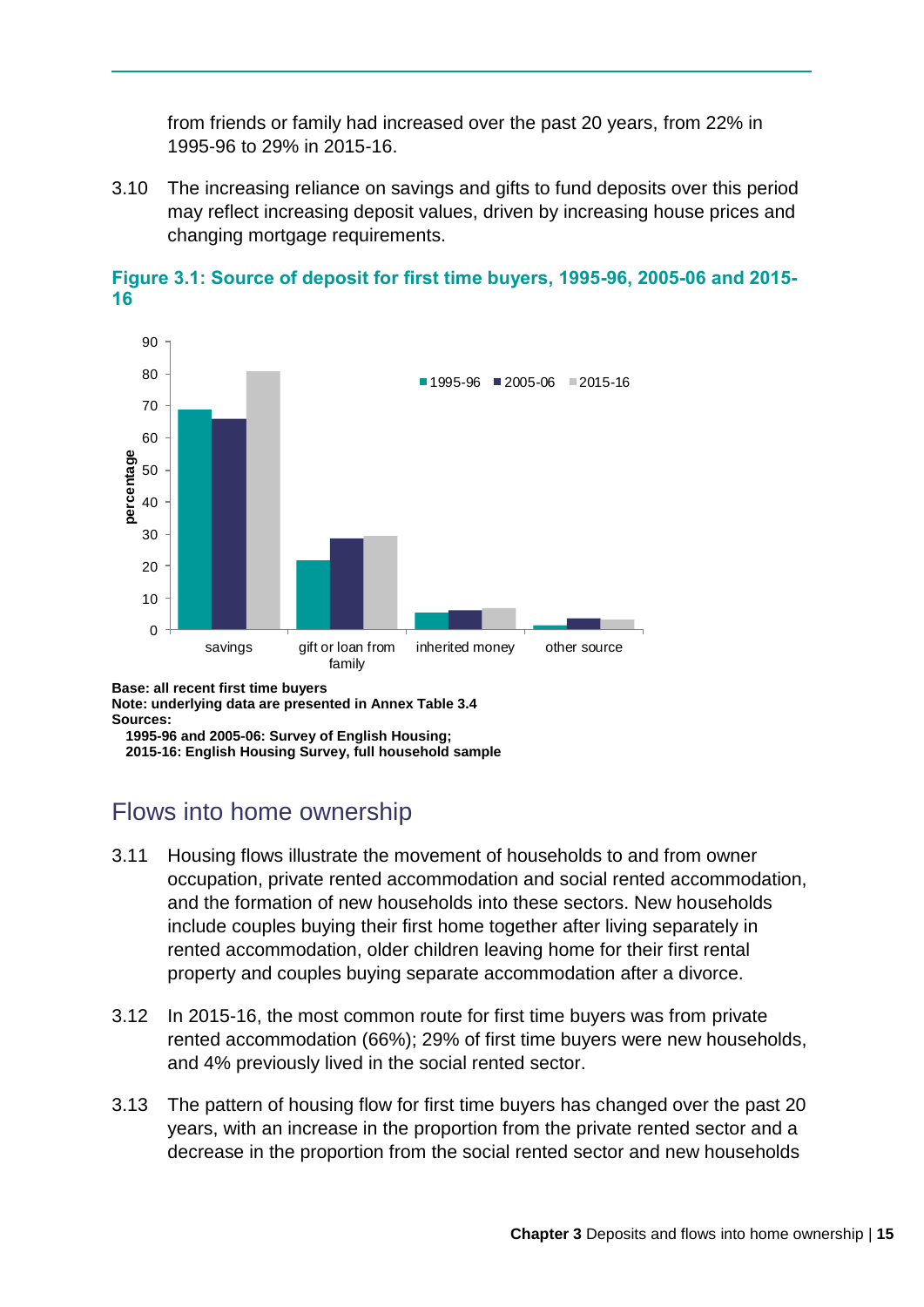- 3.14 First time buyers are increasingly likely to come from private rented accommodation. The proportion of first time buyers from the private rented sector has increased over the past 20 years from 39% in 1995-96, to 49% in 2005-06, and to 66% in 2015-16.
- 3.15 By contrast, households from the social rented sector are less likely to move into owner occupation. Over the past 20 years, the proportion of first time buyers from the social rented sector decreased from 12% in 1995-6 to 4% in 2015-16.
- 3.16 New households are also less likely to move into owner occupation than 10 years ago: the proportion of first time buyers that are new households decreased from 44% in 2005-6 to 29% in 2015-16, Annex Table 3.5 and Figure 3.2.



**Figure 3.2: Previous housing tenure of first time buyers, 1995-96, 2005-06 and 2015-16**

**Base: all recent first time buyers Note: underlying data are presented in Annex Table 3.5 Sources: 1995-96 and 2005-06: Survey of English Housing;**

**2015-16: English Housing Survey, full household sample**

- 3.17 In 2015-16, first time buyers made up over a quarter of those moving into owner occupation: 175,000 of the 653,000 households moving into owner occupation were first time buyers. Other groups include owner occupiers who moved between properties and households returning to owner occupation after a period in rented accommodation, Annex Table 3.6 and Live Table FA4301.
- 3.18 First time buyers accounted for 104,000 of the 172,000 households moving from private rented accommodation into owner occupation, Figure 3.3.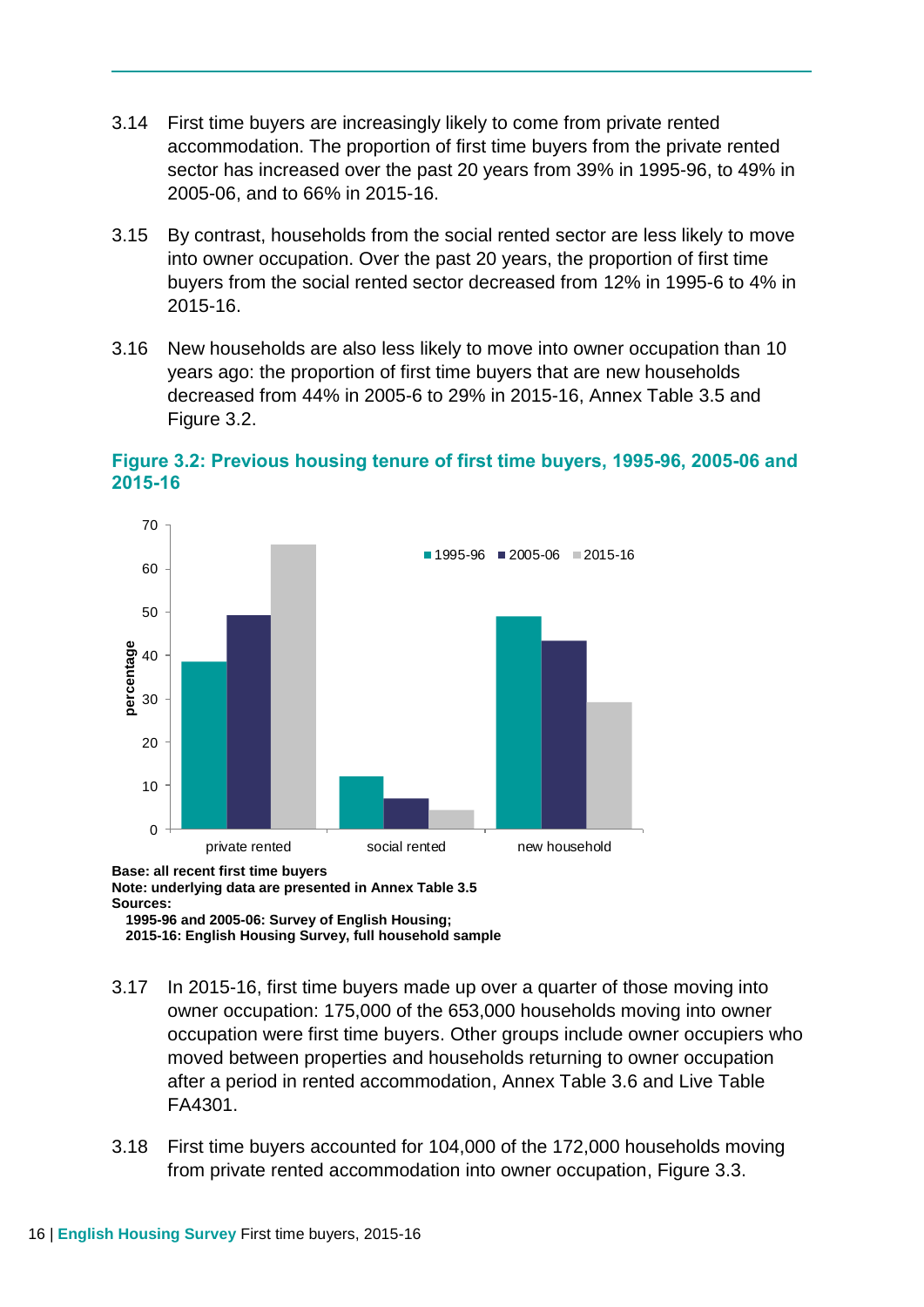3.19 New households and social renters contributed a smaller number of first time buyers but, within these groups, first time buyers form the majority of households moving into owner occupation. First time buyers account for 56,000 of the 62,000 new households moving into owner occupation in the past 12 months, and for 15,000 of the 19,000 households from the social rented sector.





#### **Base: all households**

**Note: underlying data are presented in Annex Table 3.6 and Live Table FA4302 Source: English Housing Survey, full household sample**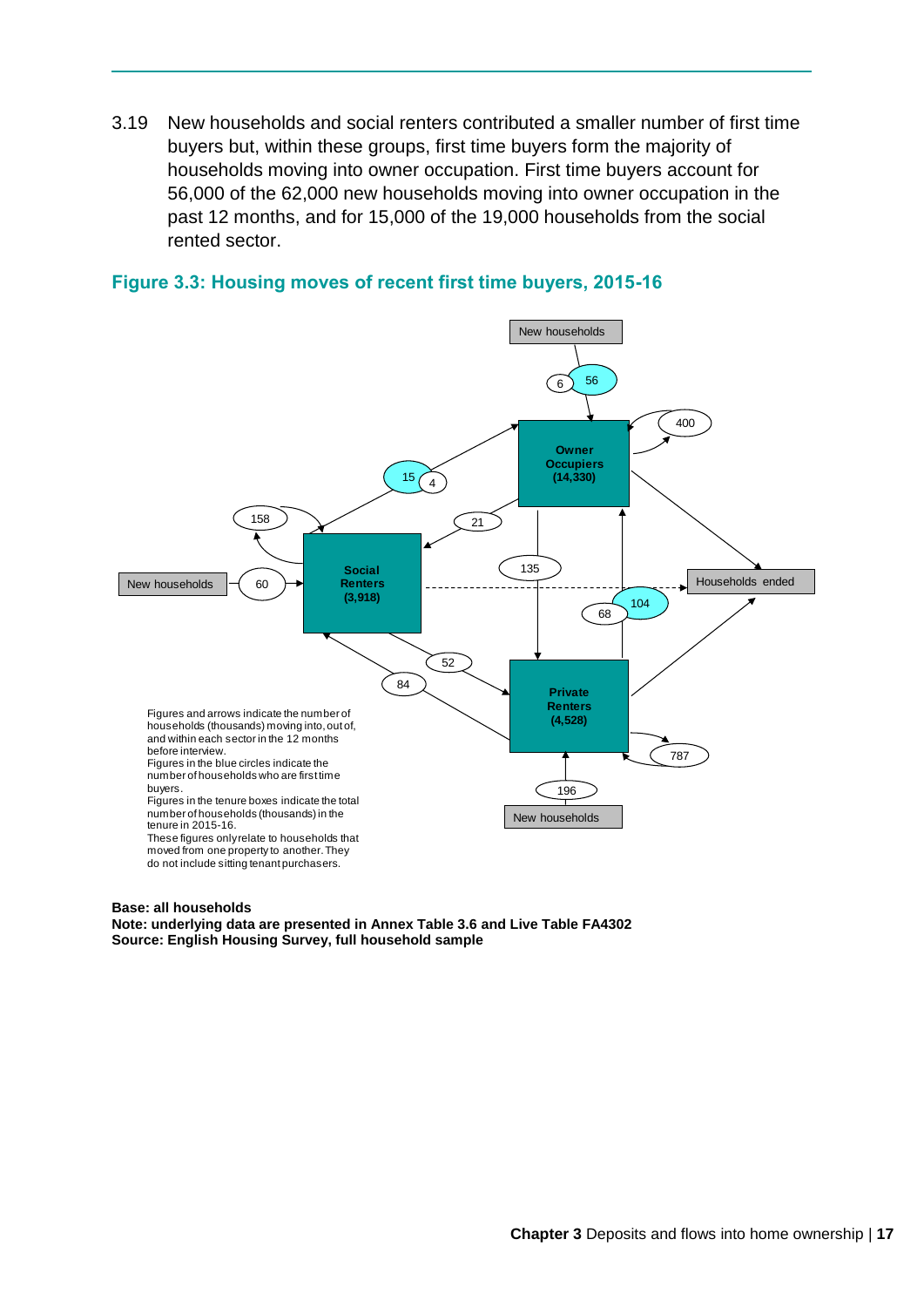## **Technical notes and glossary**

### Technical notes

- 1. Results on households for this report are presented for '2015-16' and are based on fieldwork carried out between April 2015 and March 2016 on a sample of 13,468 households. Throughout the report, this is referred to as the 'full household sample'.
- 2. Where the numbers of cases in the sample are too small for any inference to be drawn about the national picture, the cell contents are replaced with a "u". This happens where the cell count is less than 5. When percentages are based on a row or column total with unweighted total sample size of less than 30, the figures are italicised. Figures in italics are therefore based on a small sample size and should be treated as indicative only.
- 3. **Where comparative statements have been made in the text, these have been significance tested to a 95% confidence level.** This means we are 95% confident that the statements we are making are true.
- 4. Additional annex tables, including the data underlying the figures and charts, are published on the website: [https://www.gov.uk/government/collections/english](https://www.gov.uk/government/collections/english-housing-survey)[housing-survey](https://www.gov.uk/government/collections/english-housing-survey) alongside many supplementary tables, which are updated each year (in the summer) but are too numerous to include in our reports. Further information on the technical details of the survey, and information and past reports on the Survey of English Housing and the English House Condition Survey, can also be accessed via this link.

### Weighting methodology

- 5. The Department for Communities and Local Government (DCLG) revised the weighting process on the English Housing Survey (EHS) going forward from 2015-16. The aim of the revision was to improve the stability of year-on-year estimates including household numbers. This new approach to weighing was approved by 'external' experts on the EHS Technical Advisory Group.
- 6. The improved weighting methodology was necessary because the initial weighted household counts increased considerably between 2014-15 and 2015-16 (by 361,583 additional households, 344,921 of which were in the private rented sector). The provisional 'grossed' dwelling and household estimates showed that, between 2014-15 and 2015-16, there were two additional households for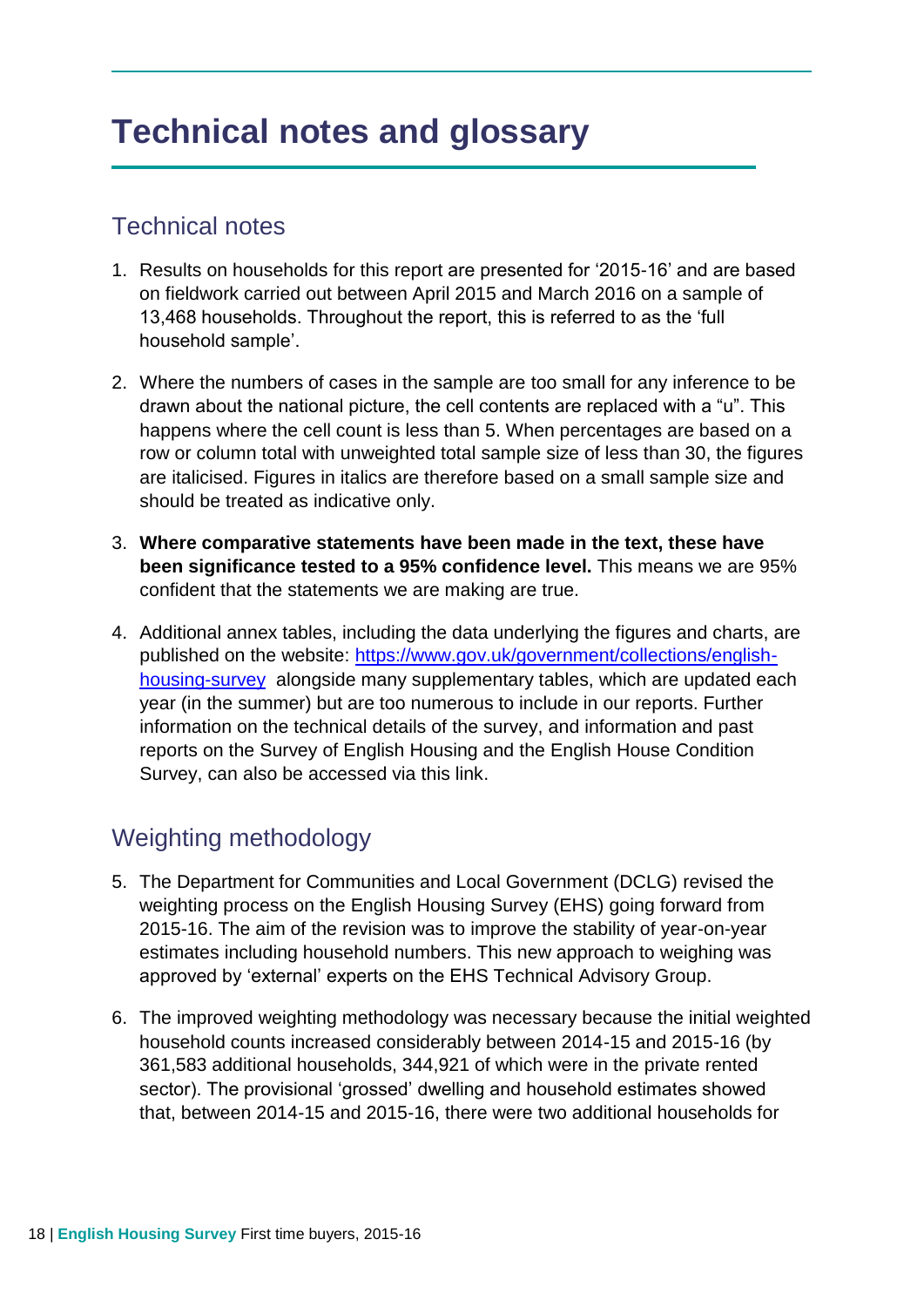every one additional dwelling (the number of dwellings increased by 180,814). This appeared implausible when compared with an expected household growth of up to 200,000 per year as indicated by the Household Projections<sup>3</sup>.

- 7. NatCen (the current EHS contractor) investigated and advised that some of the year-on-year variation in the initial weighted household counts was due to sampling variation in the data used in the weighting. The household weights are dependent on estimates of 'dwelling-to-household' ratios, which are subject to sampling variation. (This differs from the weighted dwelling counts that are controlled to 'external' DCLG estimates of dwellings by tenure and region.)
- 8. 'Dwelling-to-household' ratios vary by tenure and by year, Table T.1. In 2015-16, the average ratio increased from 1.0062 to 1.0129, resulting in a large increase in the grossed household counts between 2014-15 and 2015-16.

|                     | 2013-14 | 2014-15 | 2015-16<br>(before<br>revision) |
|---------------------|---------|---------|---------------------------------|
|                     |         |         |                                 |
| owner occupiers     | 1.0039  | 1.0013  | 1.0013                          |
| private rented      | 1.0600  | 1.0239  | 1.0670                          |
| local authority     | 1.0092  | 1.0103  | 1.0053                          |
| housing association | 1.0091  | 1.0033  | 1.0079                          |
| total               | 1.0139  | 1.0062  | 1.0129                          |

#### **Table T.1: Dwelling-to-household ratio by tenure, 2013-14 to 2015-16**

**Source: English Housing Survey, full household sample**

- 9. To reduce the year-on-year variation, the dwelling-to-household ratio was recalculated by smoothing across two years of the EHS (2015-16 and 2014-15). The revised (smoothed) weights were used for producing the published EHS findings<sup>4</sup>. Smoothing across two years was preferred to smoothing across more years because the EHS sample uses a two year cycle whereby England is divided into 1,808 primary sampling units (PSUs) and interviewing takes places in the same 904 PSUs every other year.
- 10.When smoothed across two survey years, the average dwelling-to-household ratio reduced from 1.0129 to 1.0096, Table T.2. To assess the stability of the new methodology in producing less variable ratios across years, the 2014-15 ratio was also re-calculated using the same methodology (i.e. smoothing over 2 years:

1

with the communications

<sup>3</sup> https://www.gov.uk/government/collections/household-projections

<sup>&</sup>lt;sup>4</sup> Both the household and the dwelling weights were revised because the dwelling-to-household ratio also has a minor role in the computation of the latter. The impact of the revision of the dwelling weights was very small.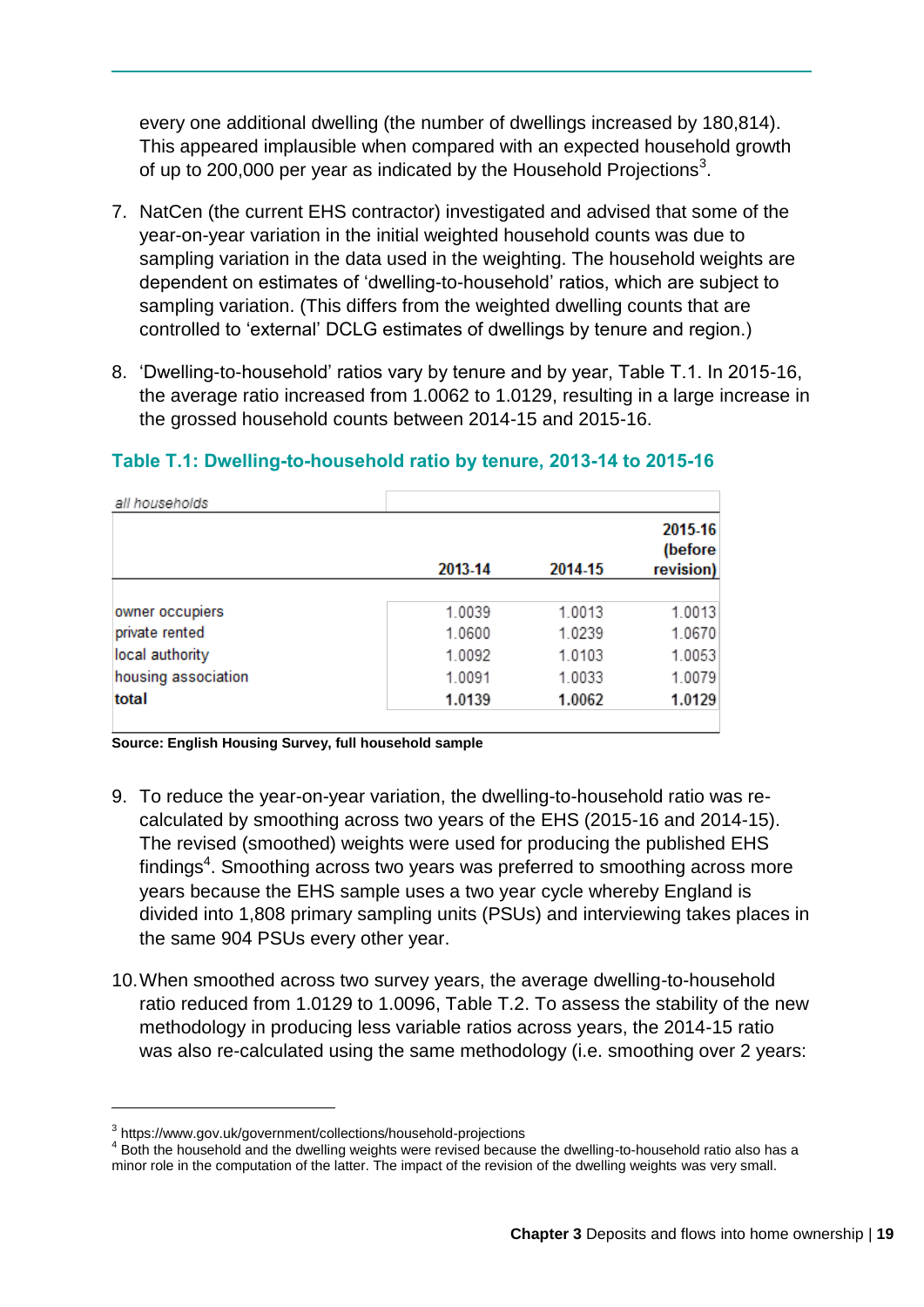2013-14 and 2014-15). As can be seen in the table below, the ratio appears quite stable (1.0100 in 2014-15 compared with 1.0096 in 2015-16).

#### **Table T.2: Dwelling-to-household ratio by tenure, 2013-14 to 2015-16**

| all households      |         |         |
|---------------------|---------|---------|
|                     | 2014-15 | 2015-16 |
|                     |         |         |
| owner occupiers     | 1.0012  | 1.0022  |
| private rented      | 1.0467  | 1 0425  |
| local authority     | 1.0087  | 1.0102  |
| housing association | 1.0049  | 1.0059  |
| total               | 1.0096  | 1.0100  |

**Source: English Housing Survey, full household sample**

11.This new approach to weighting was approved by two external experts on the EHS Technical Advisory Group. It is considered to be the most robust and practical solution to the year-on-year inconsistencies observed in the household estimates. We expect to continue to smooth the weights in future waves of the EHS. The EHS team at DCLG, with NatCen and the EHS Technical Advisory Group, will review the further options to improve the weighting methodology. If you would like to share your views on the EHS weighting strategy, please contact: [ehs@communities.gsi.gov.uk.](mailto:ehs@communities.gsi.gov.uk)

12. More detail on the EHS methodology can be found in the technical report<sup>5</sup>.

### **Glossary**

1

**Dependent children:** Any person aged 0 to 15 in a household (whether or not in a family) or a person aged 16 to 18 in full-time education and living in a family with his or her parent(s) or grandparent(s). It does not include any people aged 16 to 18 who have a spouse, partner or child living in the household.

**Economic status:** Respondents self-report their situation and can give more than one answer.

 **working full-time/part-time**: full-time work is defined as 30 or more hours per week. Part-time work is fewer than 30 hours per week. Where more than one answer is given, 'working' takes priority over other categories (with the exception that all those over State Pension Age (SPA) who regard themselves as retired are classified as such, regardless of what other answers they give).

<sup>&</sup>lt;sup>5</sup> https://www.gov.uk/government/collections/english-housing-survey-technical-advice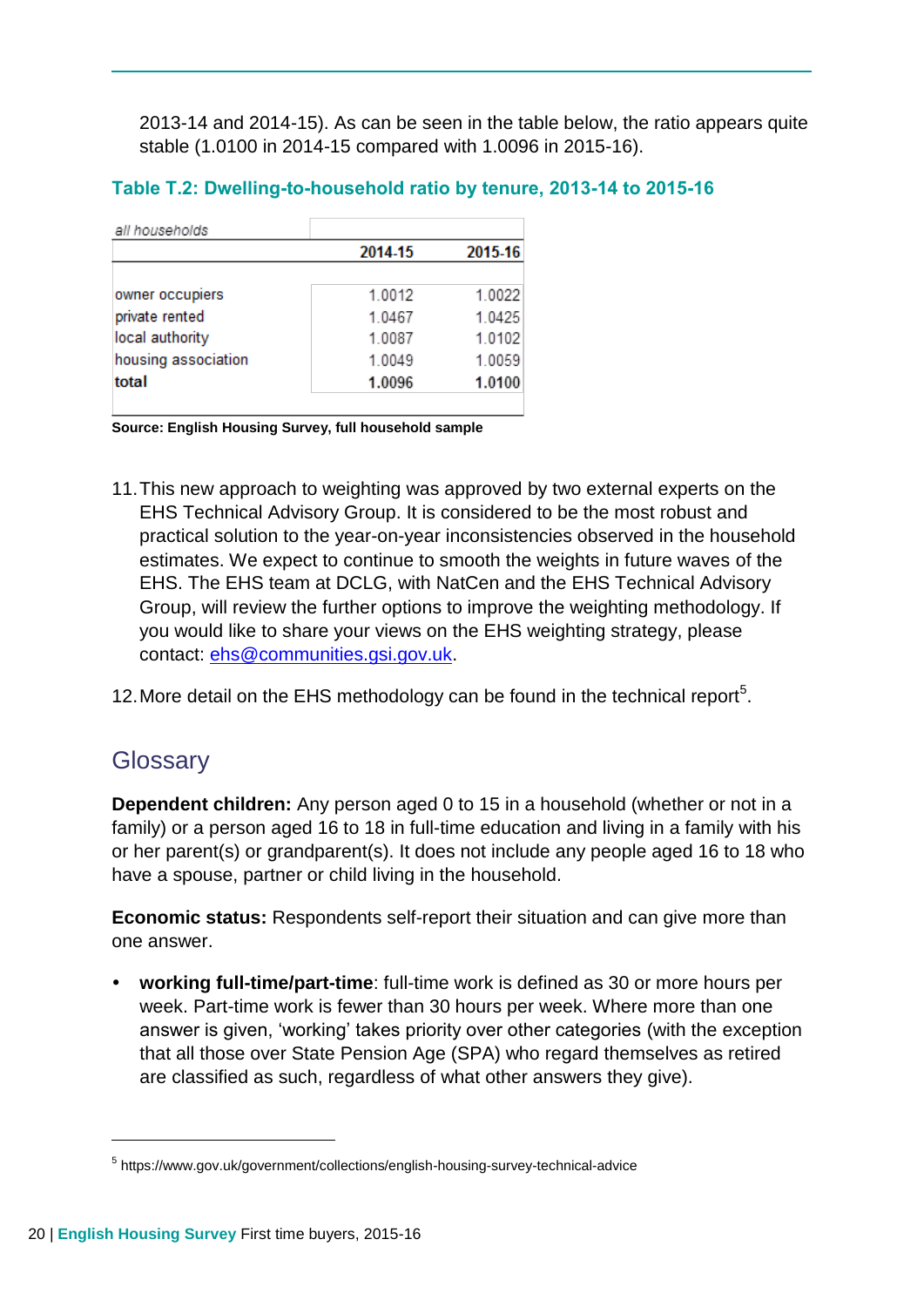- **unemployed**: this category covers people who were registered unemployed or not registered unemployed but seeking work.
- **retired**: this category includes all those over the state pension age who reported being retired as well as some other activity. For men the SPA is 65 and for women it is 60 if they were born before 6th April 1950. For women born on or after the 6th April 1950, the state pension age has increased incrementally since April 2010<sup>6</sup>.
- **full-time education:** education undertaken in pursuit of a course, where an average of more than 12 hours per week is spent during term time.
- **other inactive**: all others; they include people who were permanently sick or disabled, those looking after the family or home and any other activity.

On occasions, **full-time education** and **other inactive** are combined and described as **other economically inactive**.

**Ethnicity:** Classification according to respondents' own perceived ethnic group.

**Ethnic minority background** is used throughout the report to refer to those respondents who do not identify as White.

The classification of ethnic group used in the EHS is consistent with the 2011 Census. Respondents are classified as White if they answer one of the following four options:

- 1. English / Welsh / Scottish / Northern Irish / British
- 2. Irish

1

- 3. Gypsy or Irish Traveller
- 4. Any Other White background

Otherwise, they are classified as being from an ethnic minority background.

**First time buyer:** First time buyers are defined as households that have purchased a property that is their main home in the last three years, and in which neither the HRP or partner have previously owned a property. It includes households who have purchased their property outright as well as those who are buying with the help of a mortgage or loan.

**Gross income of the HRP and partner:** The gross annual income of the HRP and partner from wages, pensions, other private sources, savings and state benefits. This does not include any housing related benefits or allowances. This measure is divided by 52 to calculate weekly income. Income is presented in quintiles throughout this report (see income quintiles definition – below).

<sup>&</sup>lt;sup>6</sup> For further information see: [www.gov.uk/browse/working/state-pension](http://www.gov.uk/browse/working/state-pension)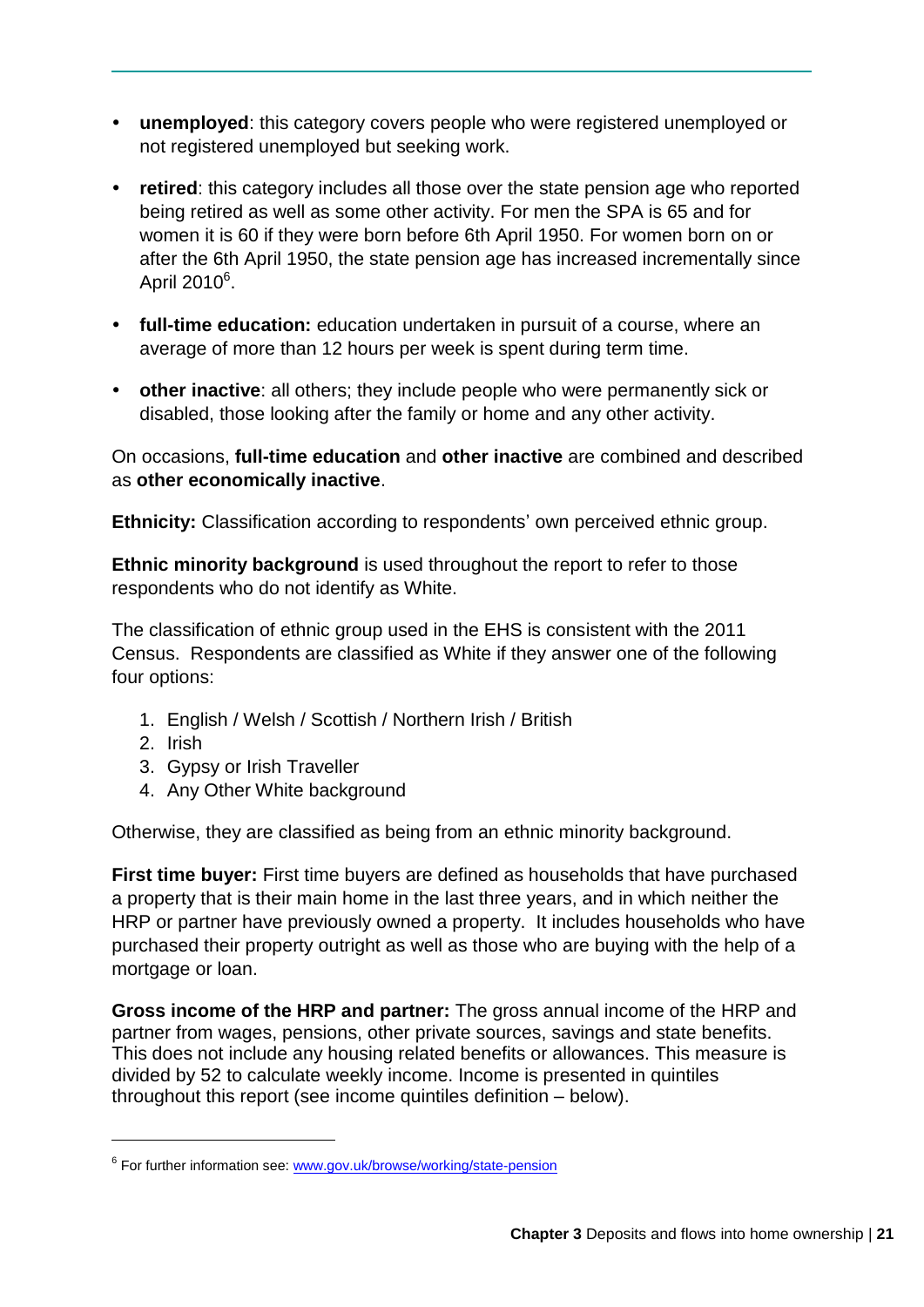**Household type:** The main classification of household type uses the following categories; some categories may be split or combined in different tables:

- couple no dependent child(ren)
- couple with dependent child(ren)
- couple with dependent and independent child(ren)
- couple with independent child(ren)
- lone parent with dependent child(ren)
- lone parent with dependent and independent child(ren)
- lone parent with independent child(ren)
- two or more families
- lone person sharing with other lone persons
- one male
- $\cdot$  one female

**Income quintiles**: All households are divided into five equal groups based on their income (i.e. those in the bottom 20%, the next 20% and so on). These groups are known as quintiles. These can be used to compare income levels of particular groups to the overall population.

**Long-term limiting illness:** This is consistent with the core definition of disability under the Equality Act 2010. A person is considered to have a disability if they have a long-standing illness, disability or impairment which causes substantial difficulty with day-to-day activities.

**Median income:** the amount that divides the income distribution into two equal groups, half having income above that amount, and half having income below that amount.

**Non-dependent children:** any person aged over 18 or those aged 16-18 who are not in full-time education living in a family with his or her parent(s) or grandparent(s).

**Tenure:** In this report, households are typically grouped into three broad categories known as tenures: owner occupiers, social renters and private renters. The tenure defines the conditions under which the home is occupied, whether it is owned or rented, and if rented, who the landlord is and on what financial and legal terms the let is agreed.

- **owner occupiers:** households in accommodation which they either own outright, are buying with a mortgage or as part of a shared ownership scheme.
- **social renters:** this category includes households renting from Local Authorities (including Arms' Length Management Organisations (ALMOs) and Housing Action Trusts) and Housing Associations, Local Housing Companies, cooperatives and charitable trusts.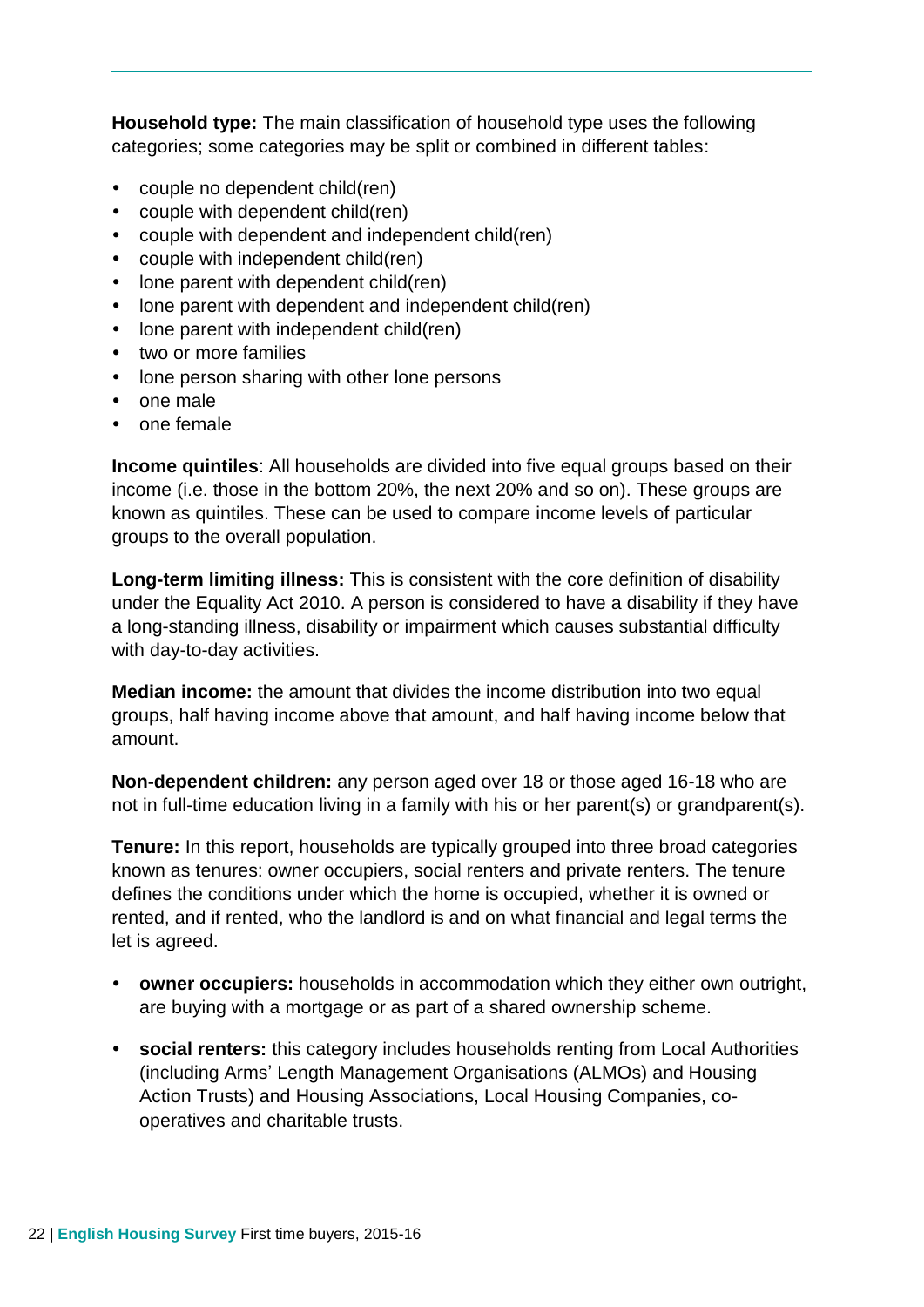- A significant number of Housing Association tenants wrongly report that they are Local Authority tenants. The most common reason for this is that their home used to be owned by the Local Authority, and although ownership was transferred to a Housing Association, the tenant still reports that their landlord is the Local Authority. There are also some Local Authority tenants who wrongly report that they are Housing Association tenants. Data from the EHS for 2008-09 onwards incorporate a correction for the great majority of such cases in order to provide a reasonably accurate split of the social rented category.
- **private renters:** this sector covers all other tenants including all whose accommodation is tied to their job. It also includes people living rent-free (for example, people living in a flat belonging to a relative).